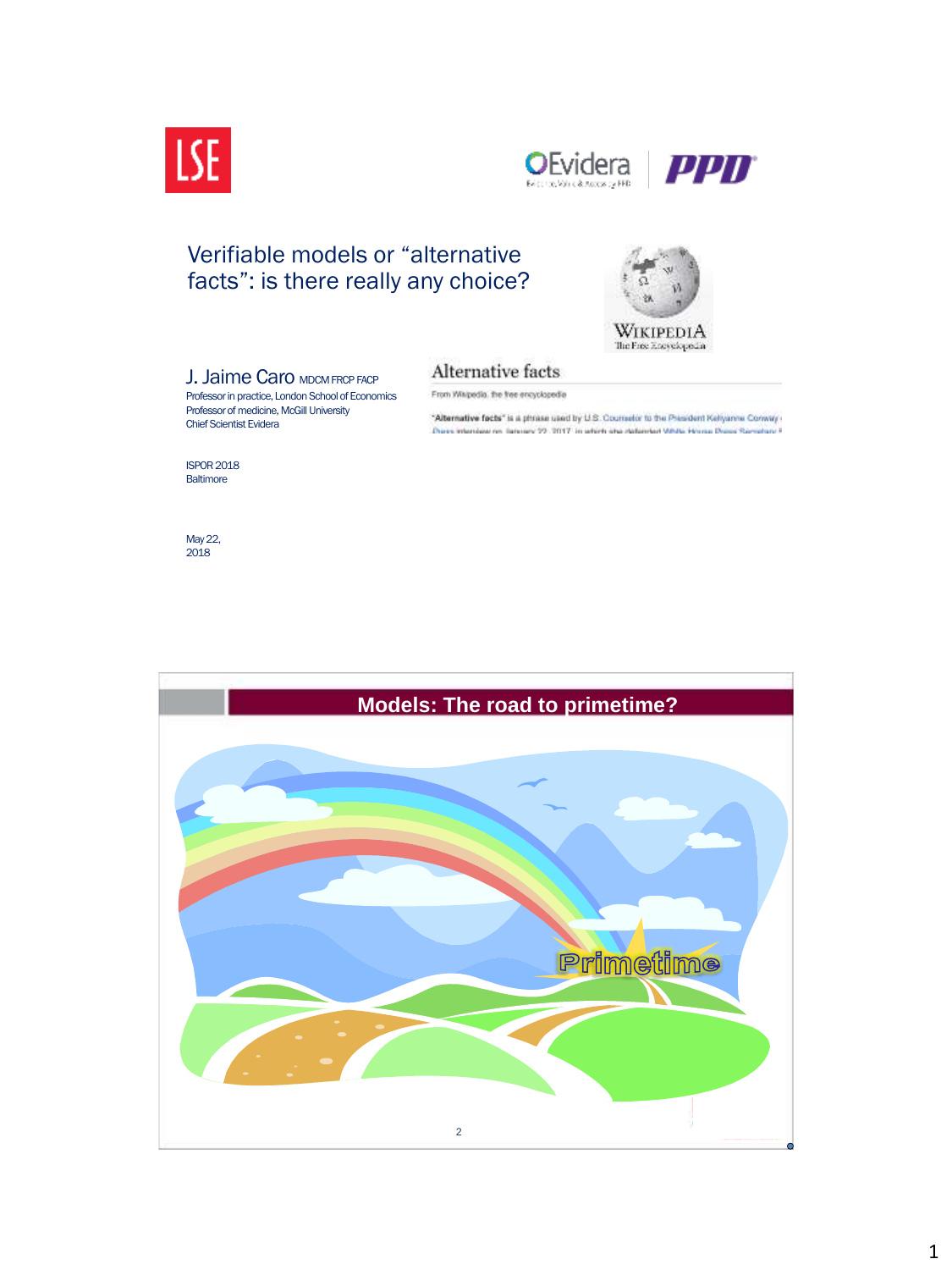



4

# **Open Source Initiative**

- **1. Free Redistribution**
- **2. Must include the Source Code**
- **3. Must allow Derived Works**
- **4. Integrity of the Source Code Can be Protected to a Limited Extent**

**5. No Discrimination Against Persons or Groups**

**6. No Discrimination Against Fields of Endeavor**

**7. Distribution of License**

**8. License Must Not Be Specific to a Product**

**9. License Must Not Restrict Other Software**

**10. License Must Be Technology-Neutral**

**Funding:** dual licensing, software as a service, not charging for the software but for services, freemium, donation-based funding, crowdfunding, and crowdsourcing.

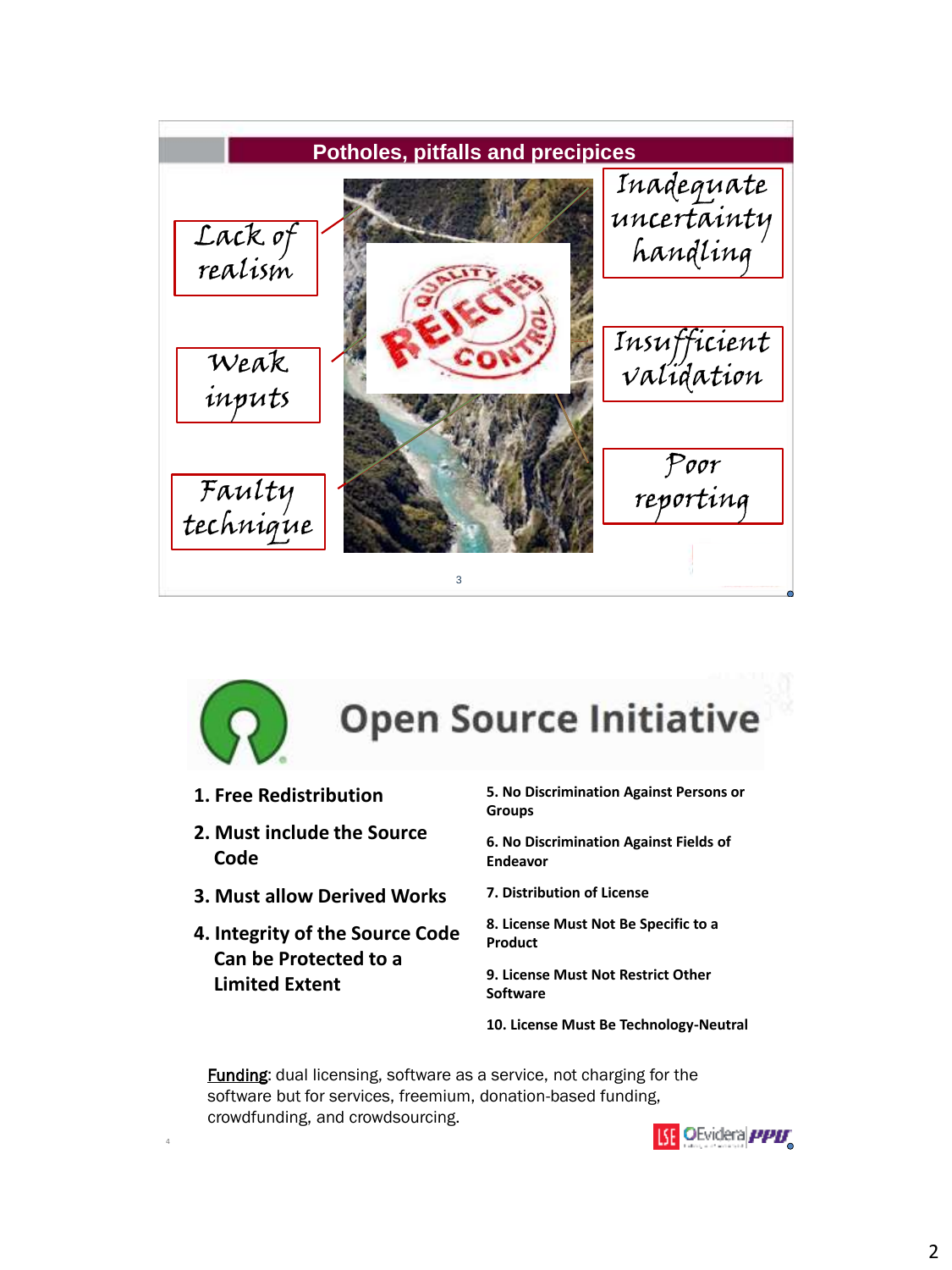VALUE IN HEALTH 15 (2012) 843-850

Model Transparency and Validation: A Report of the ISPOR-SMDM<br>Modeling Good Research Practices Task Force-7

David M. Eddy, PhD, MD<sup>1, e</sup>, William Hollingworth, PhD<sup>2</sup>, J. Jaime Caro, MDCM<sup>2, e</sup>, Joel Tsevat, MD, MPH<sup>5</sup>,<br>Kathryn M. McDonald, MM<sup>6</sup>, John B. Wong, MD<sup>2</sup>, on Behalf of the ISPOR–SMDM Modeling Good Research Practices

- Trust and confidence are critical to the success of models
- **Transparency of model: People can see how it is built** 
	- ●However, can be huge, highly technical
	- ●Usually requires special knowledge
- Validation of model: People can see how well it reproduces reality
- Technical documentation in sufficient detail to enable a reader with the necessary expertise to
	- ●evaluate the model
	- ●potentially reproduce it
- Made available either
	- ●openly or
	- under agreements that protect intellectual property

© J. Caro 5



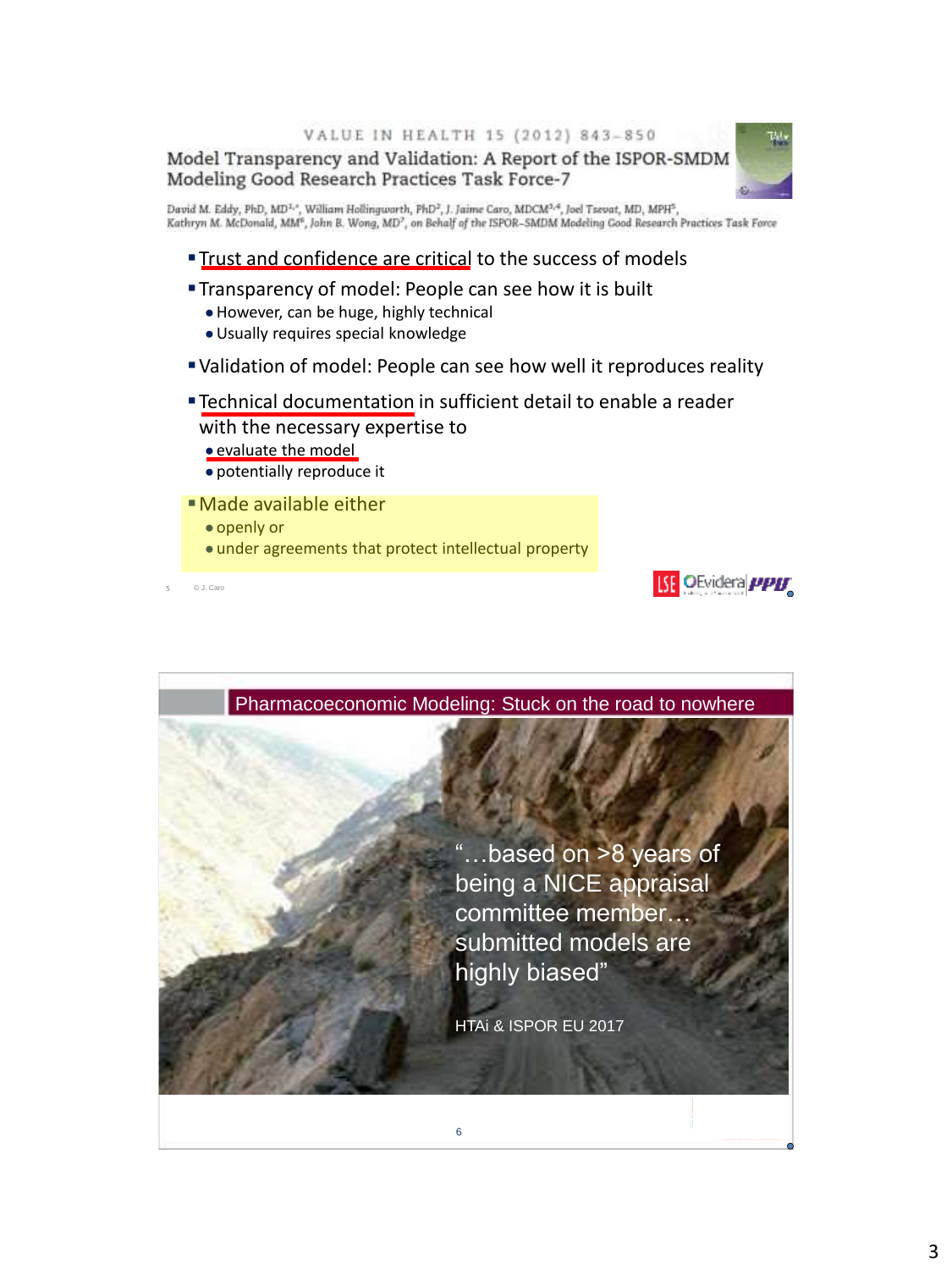